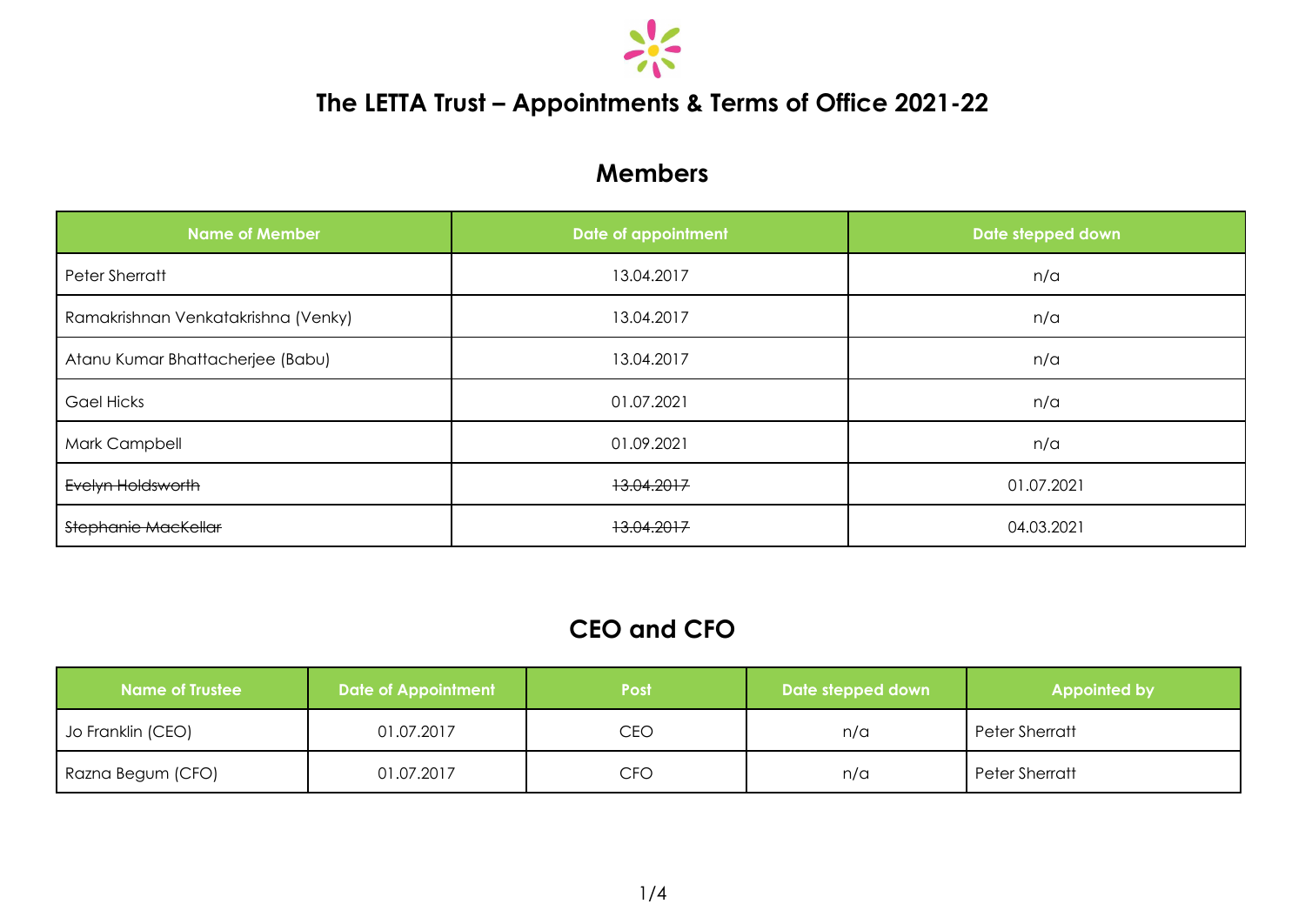

| <b>Name of Trustee</b>      | Date of Appointment | <b>Term of Office</b> | Date stepped down | <b>Appointed by</b>         |
|-----------------------------|---------------------|-----------------------|-------------------|-----------------------------|
| Peter Sherratt (Chair)      | 01.07.2021          | 4 years               | n/a               | Ramakrishnan Venkatakrishna |
| Ramakrishnan Venkatakrishna | 01.07.2021          | 4 years               | n/a               | <b>Peter Sherratt</b>       |
| Ruth Brock                  | 01.07.2021          | 4 years               | n/a               | <b>Peter Sherratt</b>       |
| Stuart Poyser               | 01.07.2021          | 4 years               | n/a               | Peter Sherratt              |
| Oliver Woodward             | 01.07.2021          | 4 years               | n/a               | <b>Peter Sherratt</b>       |
| Peter Stone                 | 06.06.2022          | 4 years               | n/a               | <b>Peter Sherratt</b>       |
| Daniel Rose                 | 17.03.2021          | 4 years               | n/a               | <b>Peter Sherratt</b>       |
| <b>Tessa Dugmore</b>        | 01.07.2017          | 4 years               | <b>March 2020</b> | Peter Sherratt              |

## **Local Governors**

| Name of Local Governor <sup>1</sup>                | <b>School</b>  |  | <b>Date of Appointment</b> | <b>Term of Office</b> | Date stepped down | <b>Appointed by</b> |
|----------------------------------------------------|----------------|--|----------------------------|-----------------------|-------------------|---------------------|
| Stuart Poyser (Chair)                              | <b>Bygrove</b> |  | 05.07.2021                 | 4 years               | n/a               | <b>Trust Board</b>  |
| Ramakrishnan Venkatakrishna<br>(co-opted governor) | <b>Bygrove</b> |  | 05.07.2021                 | 4 years               | n/a               | <b>Trust Board</b>  |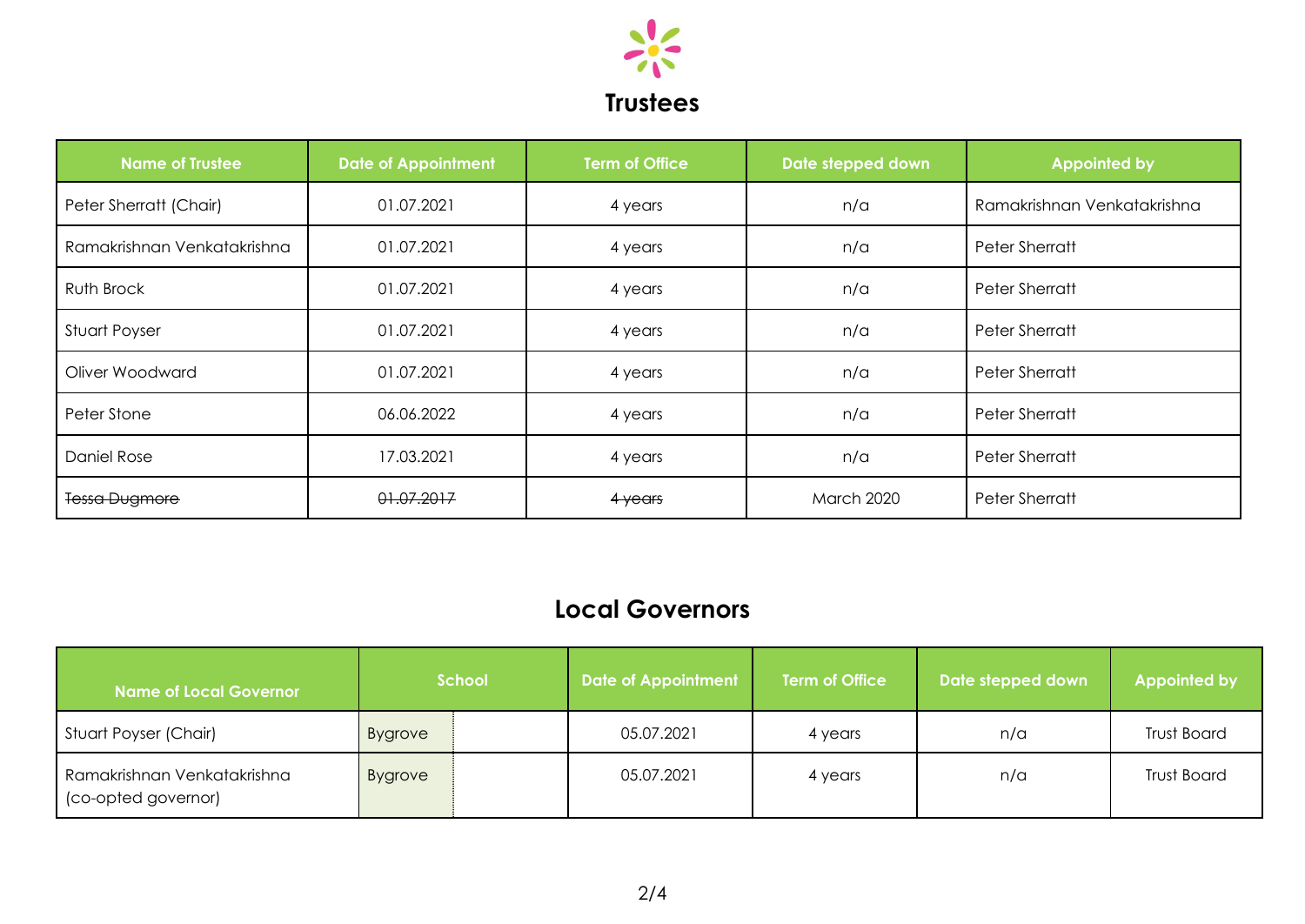

| Charlotte Littlewood (co-opted<br>governor) | <b>Bygrove</b> |        | 01.04.2018 | 4 years    | n/a        | <b>Trust Board</b> |
|---------------------------------------------|----------------|--------|------------|------------|------------|--------------------|
| Rafia Ahmed (parent governor)               | <b>Bygrove</b> |        | 02.01.2020 | 4 years    | n/a        | <b>Trust Board</b> |
| Jennifer Grelard (co-opted governor)        | <b>Bygrove</b> |        | 15.09.2021 | 4 years    | n/a        | <b>Trust Board</b> |
| Chris Lewis (co-opted governor)             | <b>Bygrove</b> |        | 04.04.2022 | 4 years    | n/a        | <b>Trust Board</b> |
| Nafisa Ahmed (parent governor)              | <b>Bygrove</b> |        | 09.04.2022 | 4 years    | n/a        | <b>Trust Board</b> |
| Fatima Begum (co-opted governor)            | <b>Bygrove</b> |        | 17.05.2022 | 4 years    | n/a        | <b>Trust Board</b> |
| <del>Silvana Lamb</del>                     | <b>Bygrove</b> |        | 01.12.2018 | 4 years    | 09.02.2022 | <b>Trust Board</b> |
| Ruth Brock                                  | <b>Bygrove</b> |        | 05.07.2021 | 4 years    | 01.03.2022 | <b>Trust Board</b> |
| Nathalie Lockton                            | <b>Bygrove</b> |        | 05.07.2017 | $4$ years  | 26.06.2021 | <b>Trust Board</b> |
| Salma Mahbub                                | <b>Bygrove</b> |        | 05.07.2017 | $4$ years  | 15.01.2021 | <b>Trust Board</b> |
| Sujatha Balaji-Kandasamy                    | <b>Bygrove</b> |        | 05.07.2017 | $4$ years  | 01.11.2019 | <b>Trust Board</b> |
| Fiona Durnian (HoS)                         | <b>Bygrove</b> |        | 05.02.2020 | Ex officio | n/a        | <b>Trust Board</b> |
| Jo Franklin (CEO of the LETTA Trust)        | <b>Bygrove</b> | Stebon | 05.07.2021 | Ex officio | n/a        | <b>Trust Board</b> |
| Jeremy Iver (HT)                            |                | Stebon | 05.07.2021 | Ex officio | n/a        | <b>Trust Board</b> |
| Michael Keating (Chair)                     |                | Stebon | 05.07.2021 | 4 years    | n/a        | <b>Trust Board</b> |
| Mark Simmons (co-opted governor)            |                | Stebon | 05.07.2021 | 4 years    | n/a        | <b>Trust Board</b> |
| Peter Sherratt (co-opted governor)          |                | Stebon | 05.07.2021 | 4 years    | n/a        | <b>Trust Board</b> |